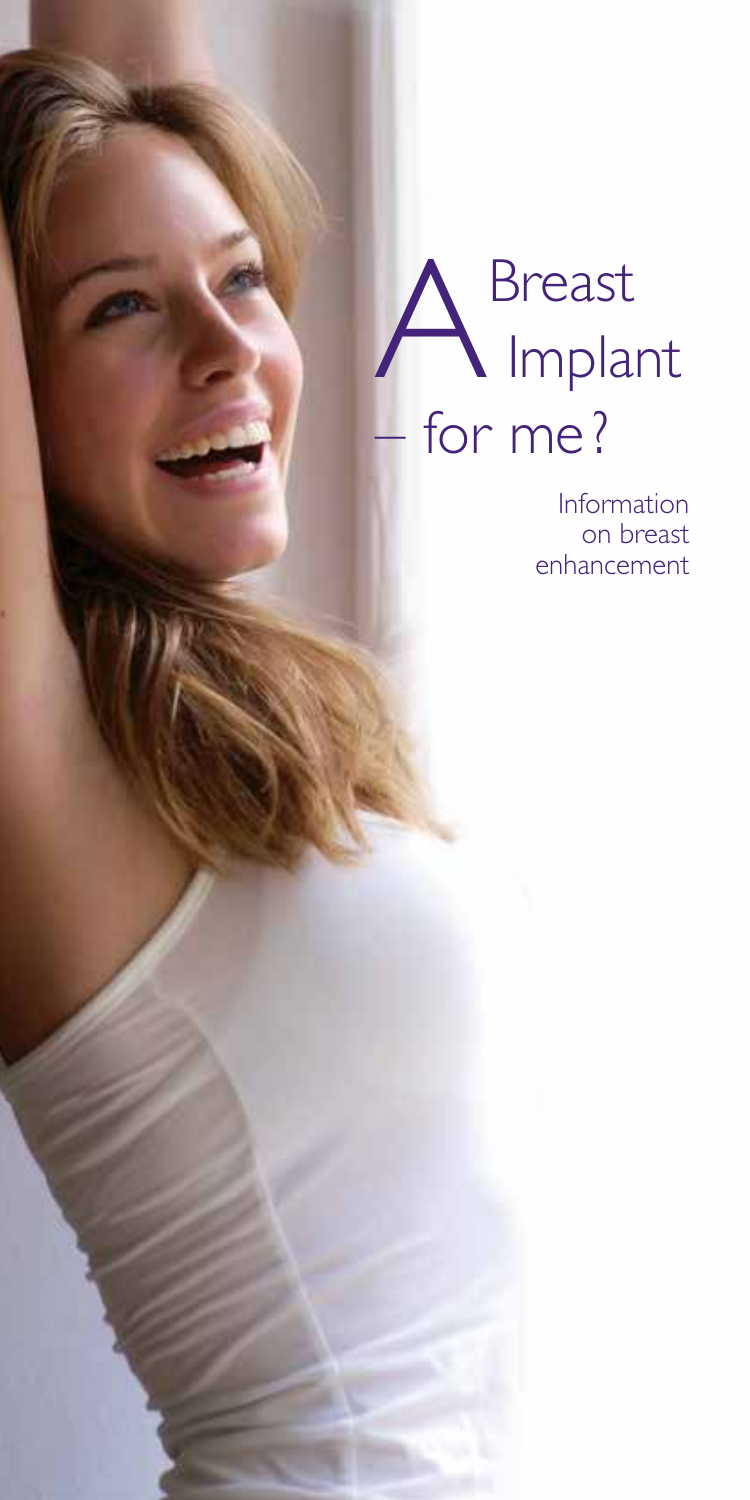

In a woman's life, the shape, size and health of her breast are an important issue. A beautiful breast is good for female self-confidence. Nowadays, you have the choice between various possibilities for breast reconstruction, contour correction and augmentation.

Apart from your personal reasons for breast surgery, you certainly might have a lot of questions about the subject. On the following pages we will provide some information on breast implants and try to answer some of the questions which might be of concern.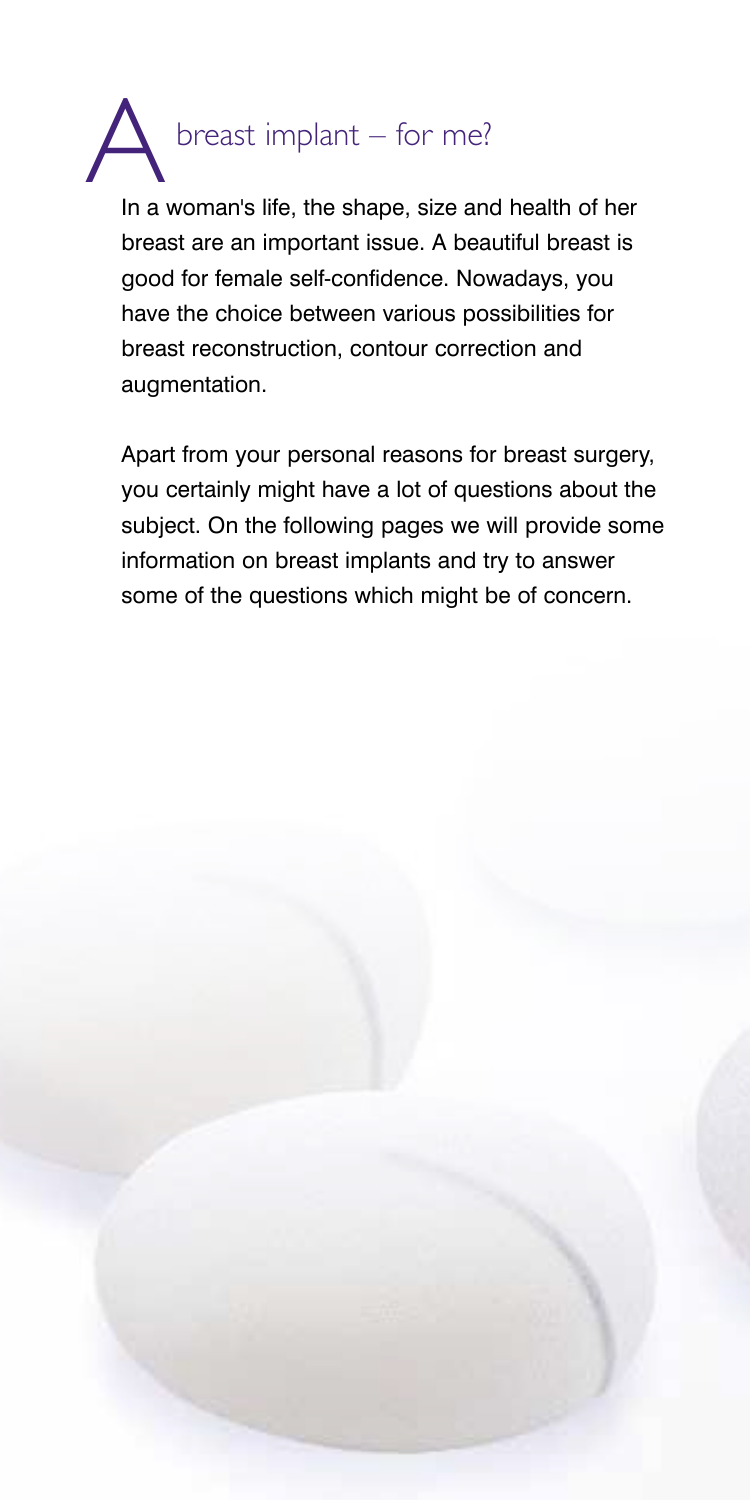Today, breast reconstruction and augmentation are among the most-performed types of procedures in plastic surgery. Breast implants have been in use since the early 1960s. In the meantime, millions of women have opted for the implantation of silicone gel-filled implants.

The implants have constantly been improved due to the constructive cooperation between patients, physicians and manufacturers. The insights gained inspired us at POLYTECH Health & Aesthetics to become specialists for breast implants covered in micropolyurethane foam. According to the present state of the art, these implants are the optimal choice for your well-being and safety. The POLYTECH brand name for this type of implant surface is Microthane®.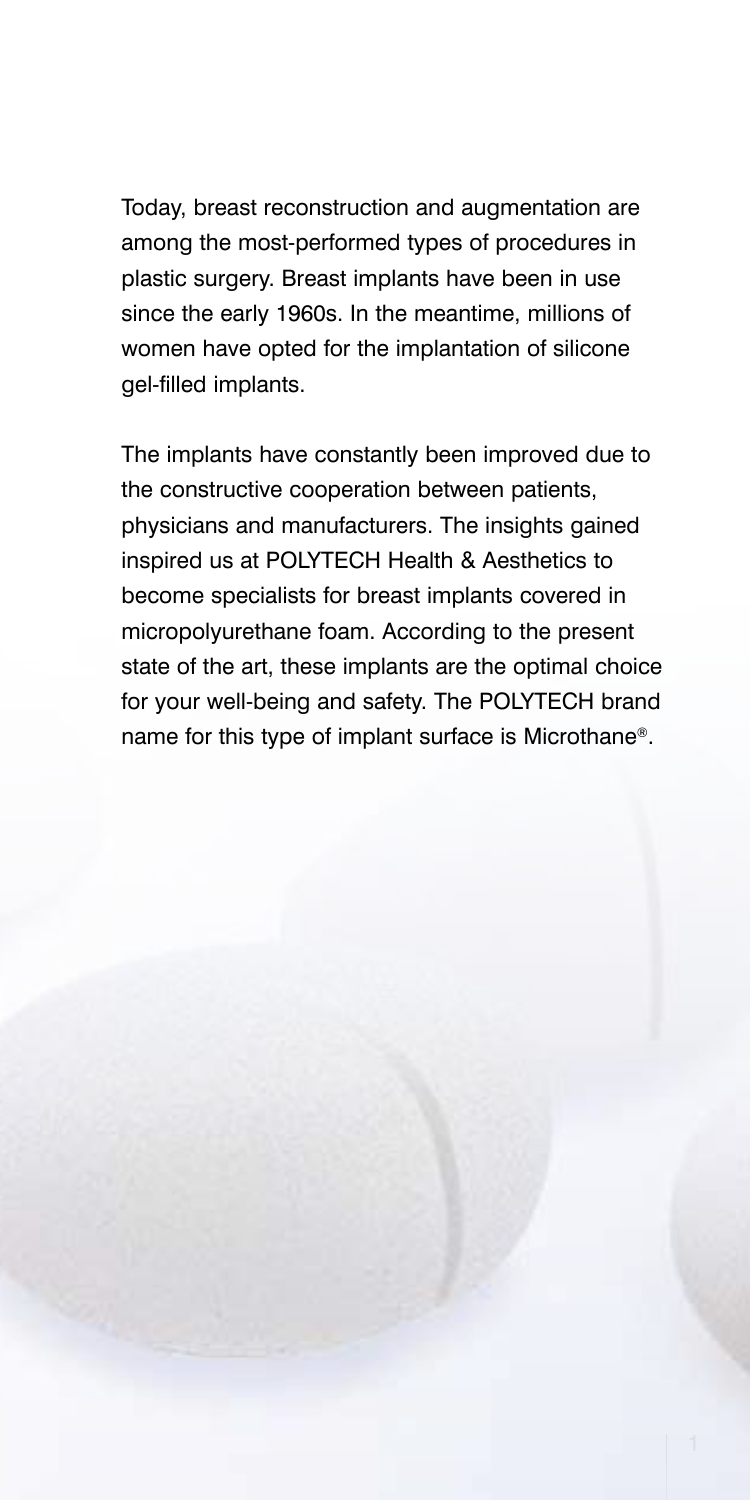# hat is silicone?

In medical science, silicone is used as a component of numerous products, e.g. probes, catheters, coatings of puncture needles and pace makers, gloves and wound dressings. In soft-tissue surgery, silicone implants are used for body contour correction. The first production process for silicone polymers was patented in 1958. Silicone or, as chemists call it, dimethylpolysiloxane, is produced as silicone elastomer, silicone gel and silicone oil. We encounter silicone every day: as anti-foaming agents for cooking, as water-repellent for clothing, as electrical insulation, as anti-acids for the stomach, as carrier spray in anti-perspirants, as the shine in cosmetics, etc. Silicone does not contain any additives, especially softeners. Intensive studies have not provided evidence of allergic reactions to silicone.





Yes, there exists a great variety of implants. Our goal at POLYTECH Health & Aesthetics is to do justice to the diversity in appearance of women. This is why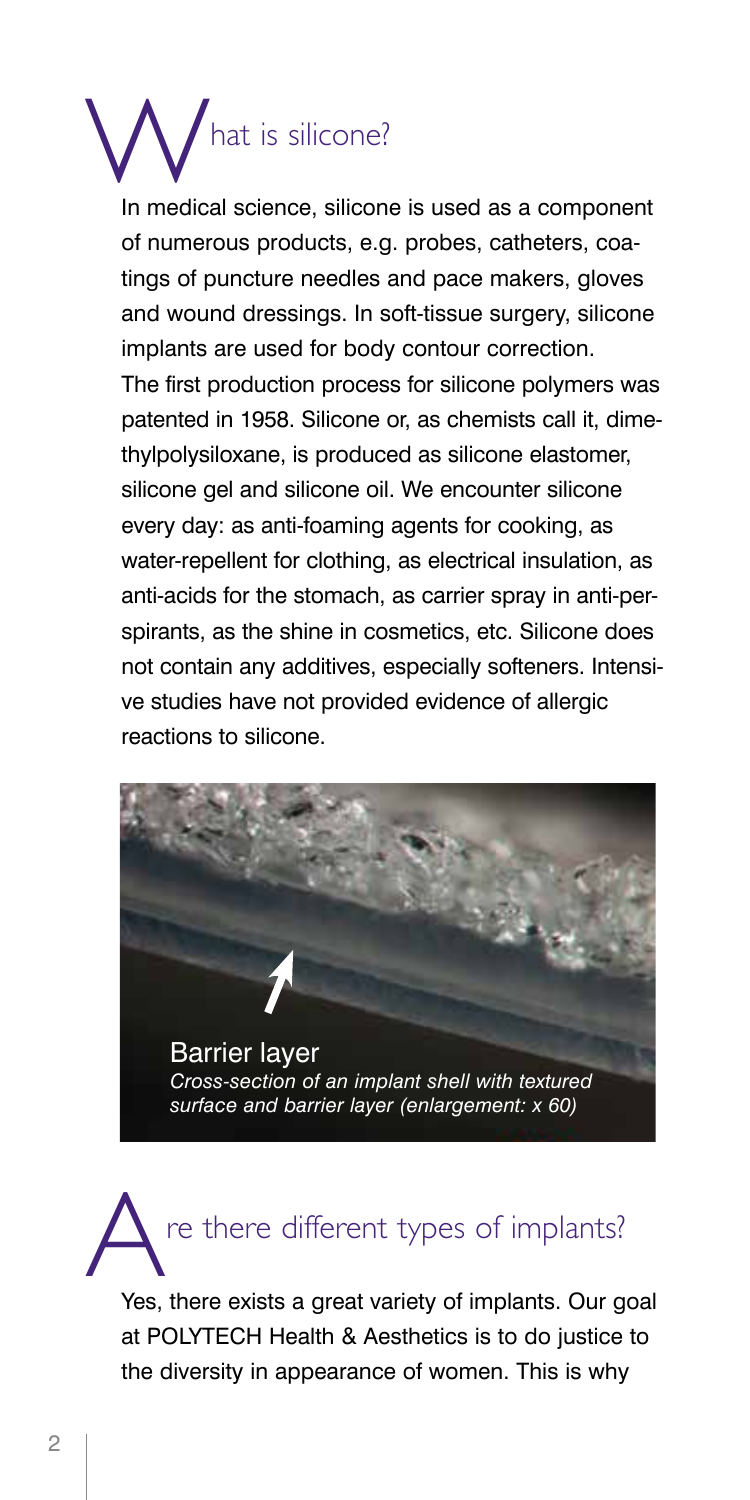we manufacture a wide range of silicone implants that offer a large scope for contour correction. There are four basic implant types:

- Même® a silicone-gel filled implant with a round base and central projection
- Replicon $^{\circledR}$  a silicone-gel filled implant with a round base and anatomical projection (maximum projection in the lower half)
- Opticon<sup>®</sup> a silicone-gel filled implant with a short base and anatomical projection





• Optimam® – a silicone-gel filled implant with an oblong base and anatomical projection



The projection can be defined in four different profiles: low, moderate, high and extra high. Each implant type and profile is available in 18 different sizes (and in up to four different surfaces, see p. 5). The resilient and highly resistant shell of our implants consists of several layers of silicone and is equipped with a diffusion barrier. This barrier layer prevents the gel from permeating through the shell into the surrounding tissue.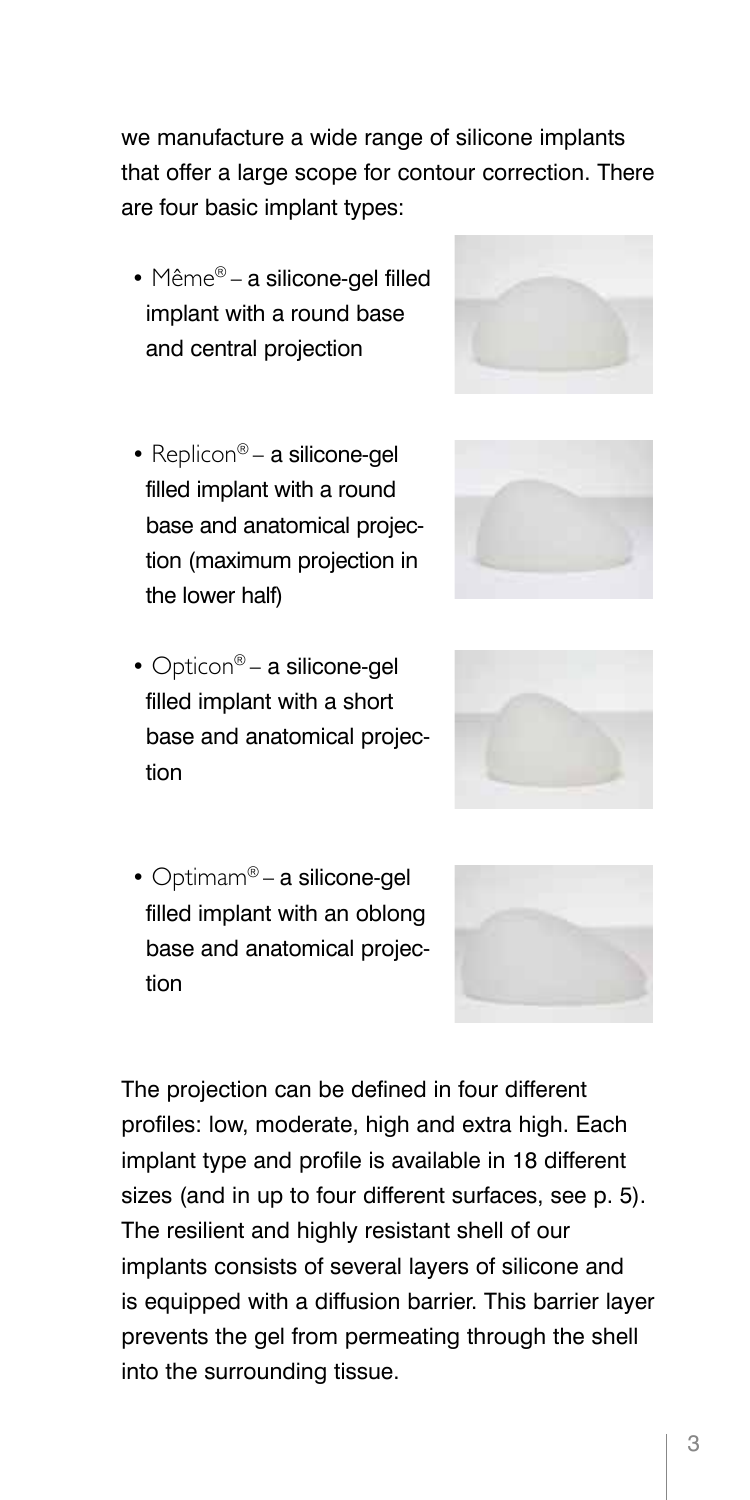### hich filling materials are available? I

For many years, silicone gel and saline solution have been proven to be the filling materials of choice for implants. Implants filled with highly cross-linked silicone gel present the state of the art for soft-tissue replacement.

The silicone gel used by us at POLYTECH Health & Aesthetics is form-stable and returns to its original shape after moderate compression. When cut in two, the gel in our implants shows its soft but cohesive consistency. In terms of tactility and movement, a silicone gel-filled implant imitates the natural breast.



### hat is the reason for the existence of different implant surfaces?

Due to a natural reaction of the host organism, a capsule is formed around all foreign bodies inserted into the tissue, implants included. This capsule can draw tight around the implant and contract. The contraction deforms the implant shape and thus the shape of the breast. Additionally, the capsule can become very hard and cause pain. This complication is referred to as "capsular contracture" and its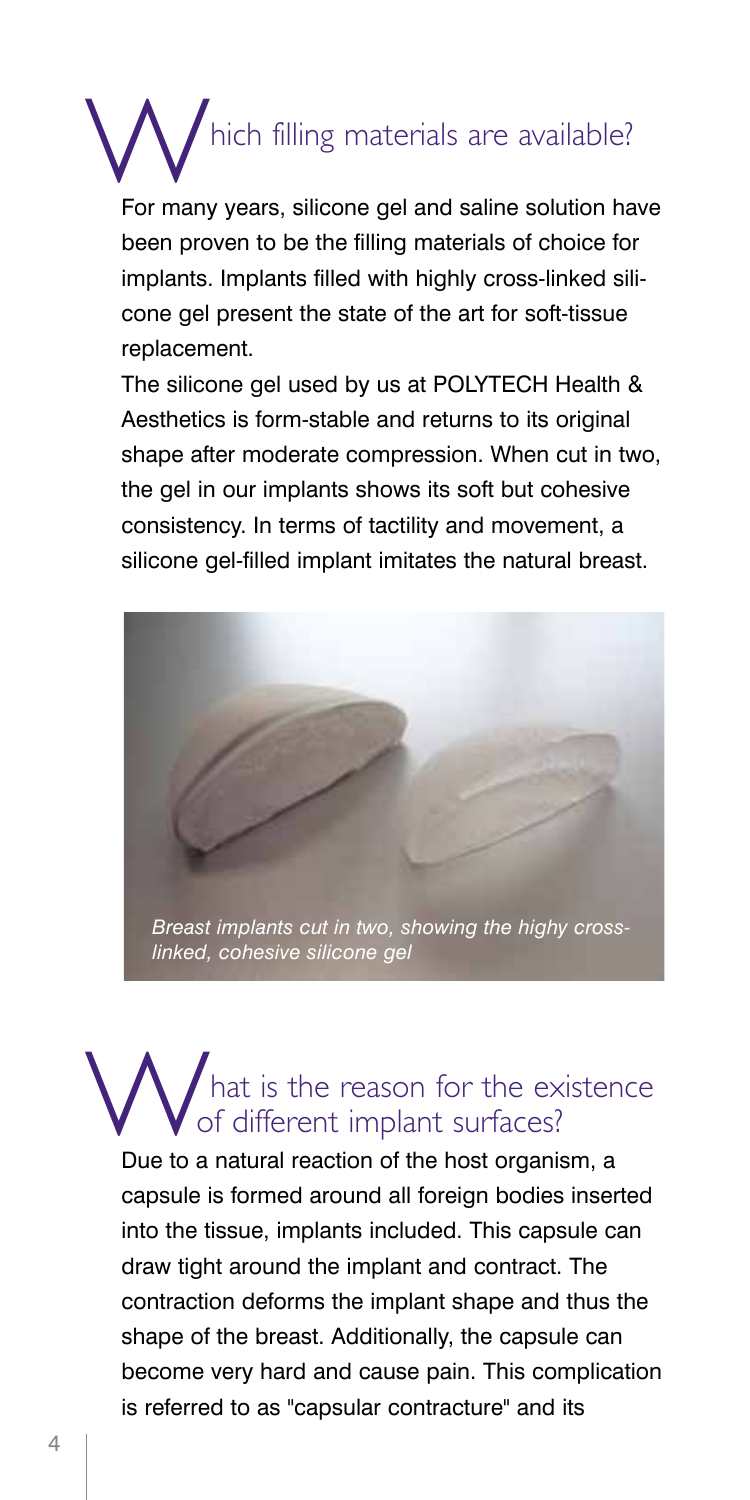occurrence is related to the implant surface. The first breast implants were manufactured in the 1960s and had a smooth surface. Since the middle of the 1970s, micropolyurethane-covered implants have been in use. Textured implants were introduced at the end of the 1980s. At present, implants with these three different surface types are available.

Independently of improved operating techniques for implantations, micropolyurethane-covered implants result in impressively low capsular contracture rates of  $0-3%$  – compared to the 30% of smooth implants.  $45-47$ Textured implants also produce a clearly lower risk (15%) of capsular contracture compared to smooth implants (30%).<sup>4, 16-18</sup> These are the reasons for POLY-TECH Health & Aesthetics to specialise in implants with micropolyurethane and textured surfaces.



*For more information on different implant shapes and surfaces please visit our YouTube channel: www.youtube.com/user/polytechhealth*

#### re tests performed to ensure the safety of the implants?

Yes, constantly. All over Europe, the Medical Device Directive and other international standards stipulate precise requirements for breast implants. Materials, product development, production, quality control, sterilisation and packaging are subject to very strict regulations.

Following two examples for the tests we perform regularly:

**Fatigue test.** In this test we check the dynamic forces working on the breast implants in the chest of a jogging woman. According to the Standard, 2 million cycles are required. This corre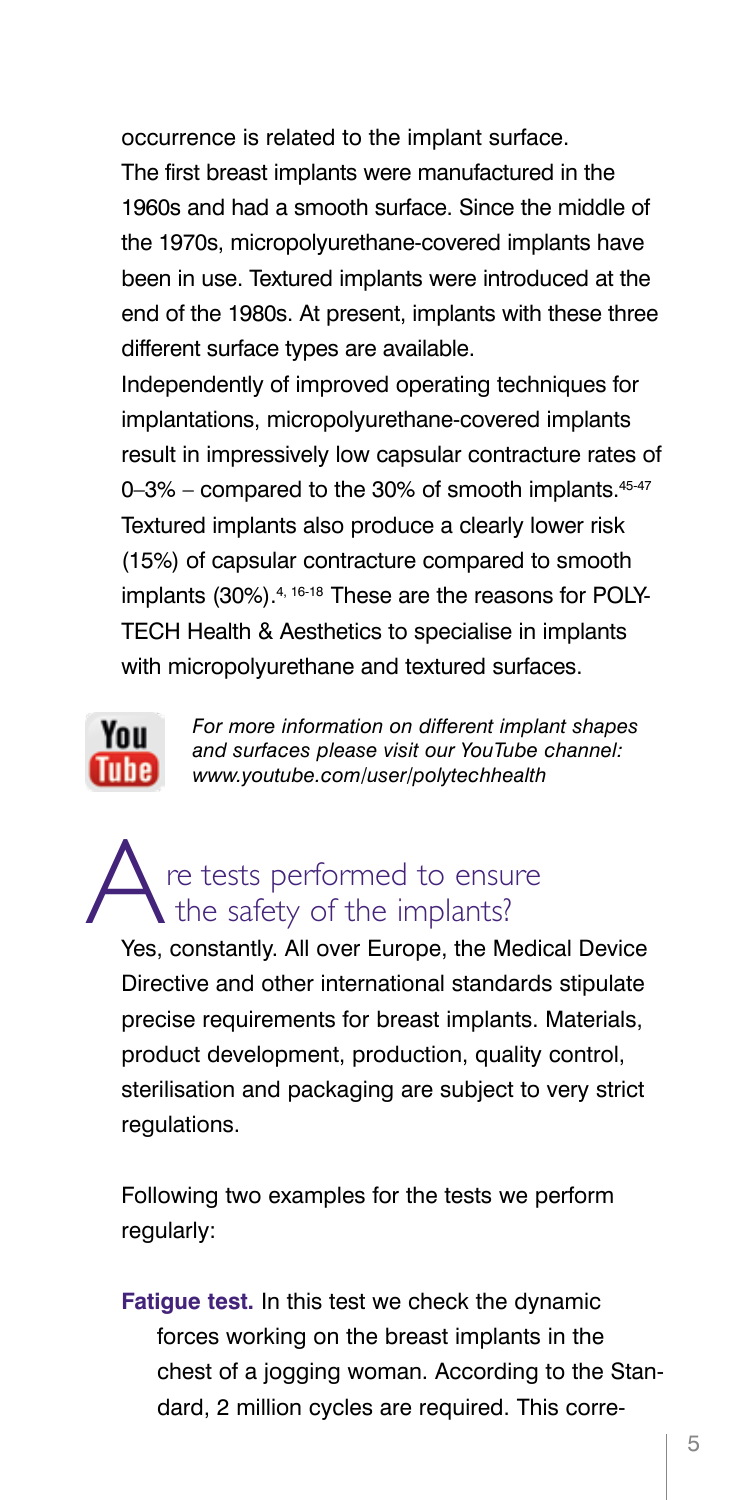sponds to a weekly mileage of 10km over a period of 10 years. The shell may not show any defect after this test. We do up to 36 million cycles with our implants remaining intact. This corresponds to a weekly mileage of 180km over a period of 10 years or a weekly mileage of 10km over a period of 180 years.



**Elongation test.** In this test we check the ability of the shell to resist deformation without wearing out. The maximum elongation stipulated is 450% , our shells achieve up to 900%.

#### an an implant change my physical appearance?

Yes, and most of the time, this is exactly the intention of plastic surgery. A breast implant, for example, can give a very natural look and feel to the reconstructed breast. Obviously, the oncological aspects play a role in this context.19-21,48,49 Contour correction and augmentation may improve your looks according to your specific wishes.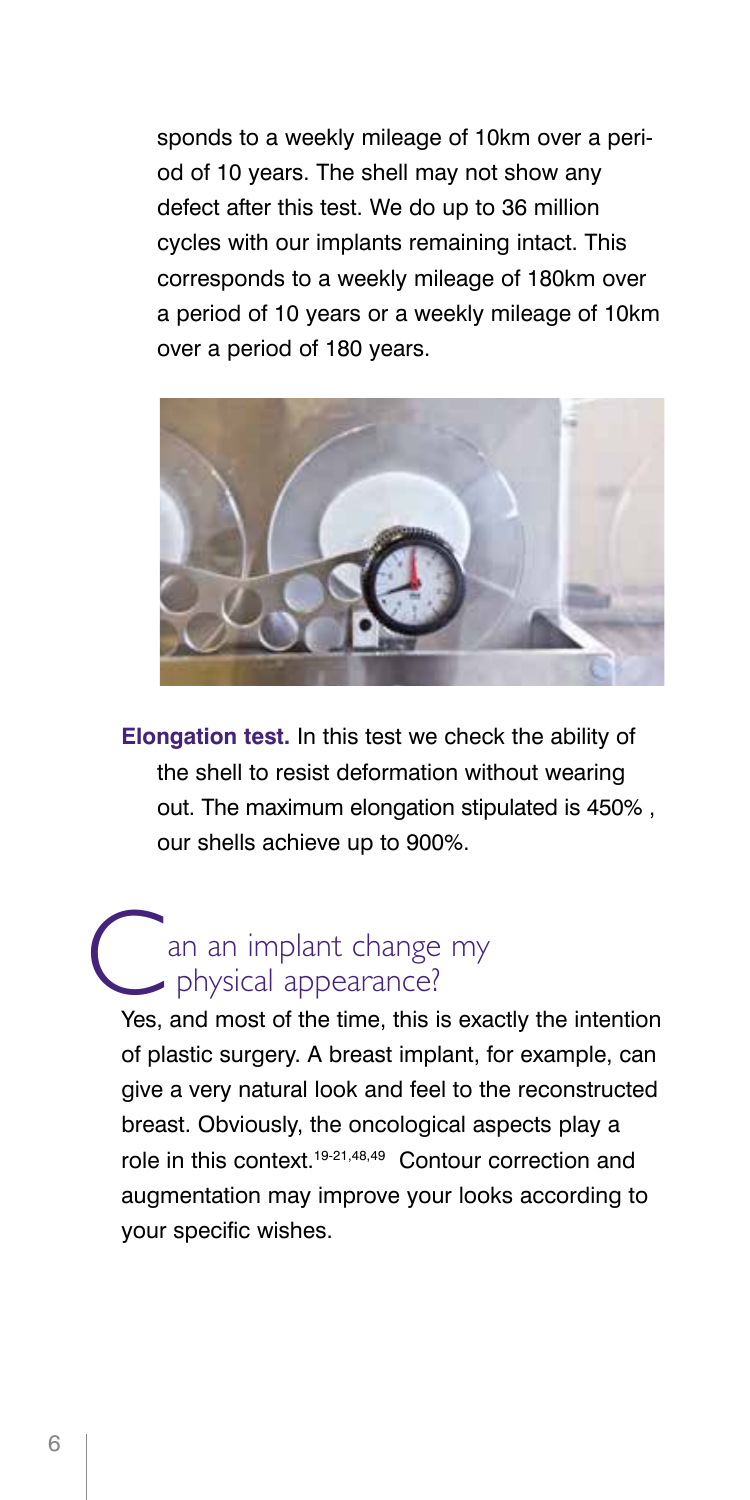# re there different surgical procedures?

Yes, a good many of them. We suggest you consult an experienced and qualified surgeon if you want to know more about the surgical techniques practised in breast reconstruction and augmentation. Your surgeon is the specialist and will explain the different methods and possible risks of the procedures for your individual situation.

### hich incisions are used for an augmentation?

The access which is chosen by your surgeon depends on the results of her/his examination of your body. Incisions can be located in the armpit (axillary incision) or in the mamillary area (periareolary, transareolary incision). The most common access for implant insertion is an incision in the mammary fold beneath the breast (inframammary incision). see page 7

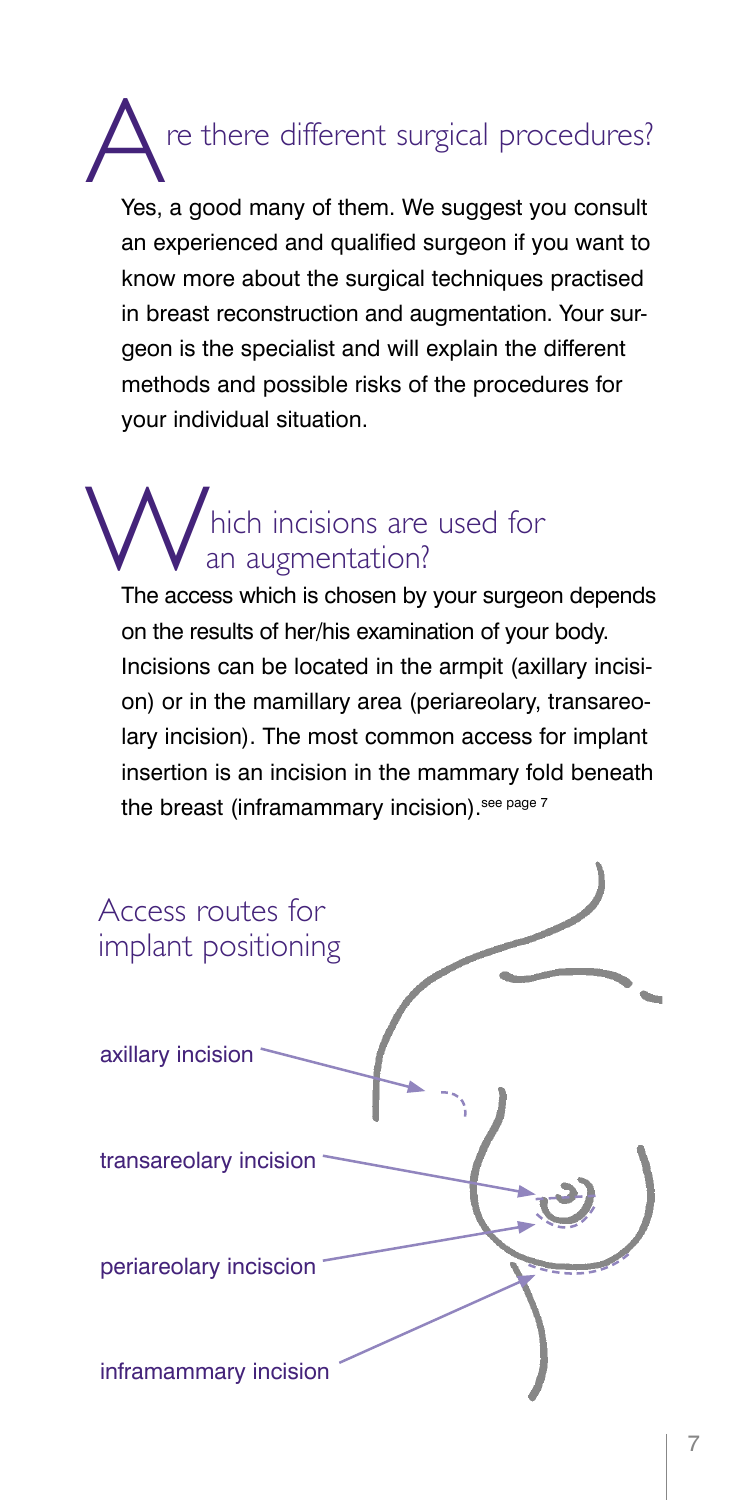# where is the implant positioned?

For augmentation, the implant can either be positioned directly behind the glandular tissue (sub-glandularly), under the fascia of the muscle (sub-fascially) or under the pectoral muscle (sub-pectorally / submuscularly). In reconstruction, the positioning depends very much on the oncological aspects. Your physician will advise you which positioning of the implant is best for your situation.

POLYTECH Health & Aesthetics implants with their filling of naturally soft, highly cross-linked silicone gel fit naturally to the body, whether positioned sub-glandularly or sub-muscularly.



*sub-glandular sub-fascial sub-muscular*



#### oes cancer screening work after an implantation?

Mammography makes it possible to locate tumors. Using a special technique, the Eklund Technique, mammography can be conducted with women who have breast implants. Modern imaging techniques like sonography, MRI or CT help to find tumors early.<sup>22-24,50,51</sup>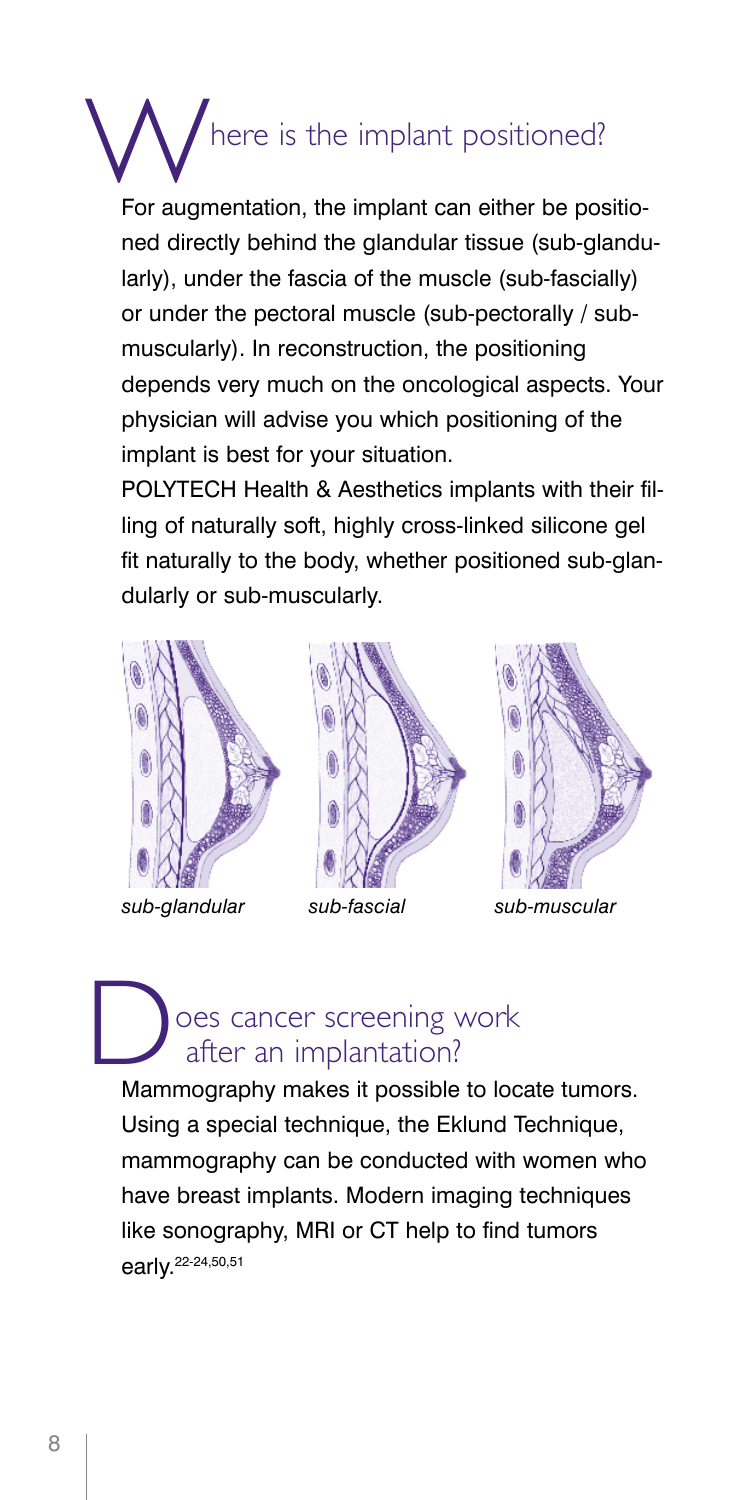#### hat influence do breast implants have on breast-cancer occurrence?

In extensive studies published to date, it was evaluated that women with breast implants are not subject to a higher risk of breast cancer than women without implants.25-29 This means, a breast implant has no influence on the occurrence of breast cancer. Breast cancer due to smooth, textured or micropolyurethane-covered implants has not been observed in human beings nor in studies on animals. Independently of this situation, scientists discuss theoretical risks $30, 31$ 



BIA-ALCL – which is short for breast implantassociated anaplastic large-cell lymphoma – is a subtype of lymphoma that may arise around breast implants. It is not breast cancer and it is very rare: its incidence is 33 in 1 million over the lifetime of a woman with breast implants,<sup>53</sup> compared to breast cancer with a lifetime risk of 1 in 8 women (with or without implants).<sup>54</sup> If it emerges, it does so around 8 to 25 years after implant placement.<sup>53</sup> The reason why it develops is still unknown, but it has become easy to diagnose and possible to treat effectively with a good prognosis.<sup>55</sup>

O micropolyurethane-covered<br>
implants induce a greater<br>
infection risk than other implants? implants induce a greater infection risk than other implants? No, not at all.<sup>32</sup> Several studies show that there

exists no increased risk for infection with micropolyurethane-coated implants.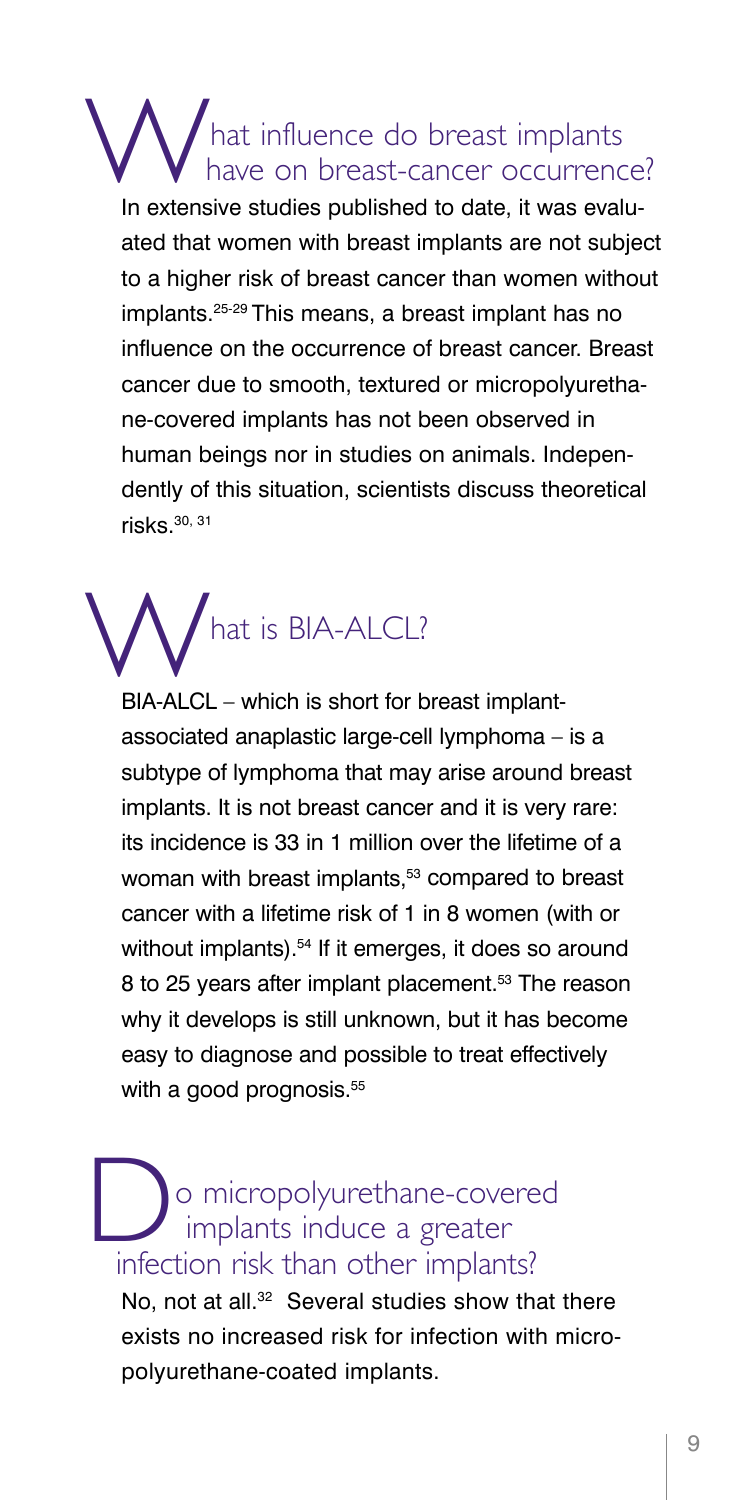

*Cross-section of an implant shell with Microthane® surface (enlargement: x 30)*

#### In the second control of the second control of the second control of the second control of the second control of the second control of the second control of the second control of the second control of the second control of s there a link between autoimmune diseases and breast implants?

No. No plausible link between silicone gel-filled implants and autoimmune diseases has been observed 33-39

#### an silicone gel permeate through the implant shell?

In contrast to previous generations of implants, only negligible traces of gel can be found in the connective tissue capsule around state-of-the-art implants. This is due to the significantly improved quality of the implant shells that are now equipped with a diffusion barrier preventing gel permeation (see image page 2). Also, the highly cross-linked, cohesive filler gel<sup>40-42</sup> and the reduction to an absolute minimum of low-molecular-weight silicone gel contribute to the high quality level of POLYTECH Health & Aesthetic implants.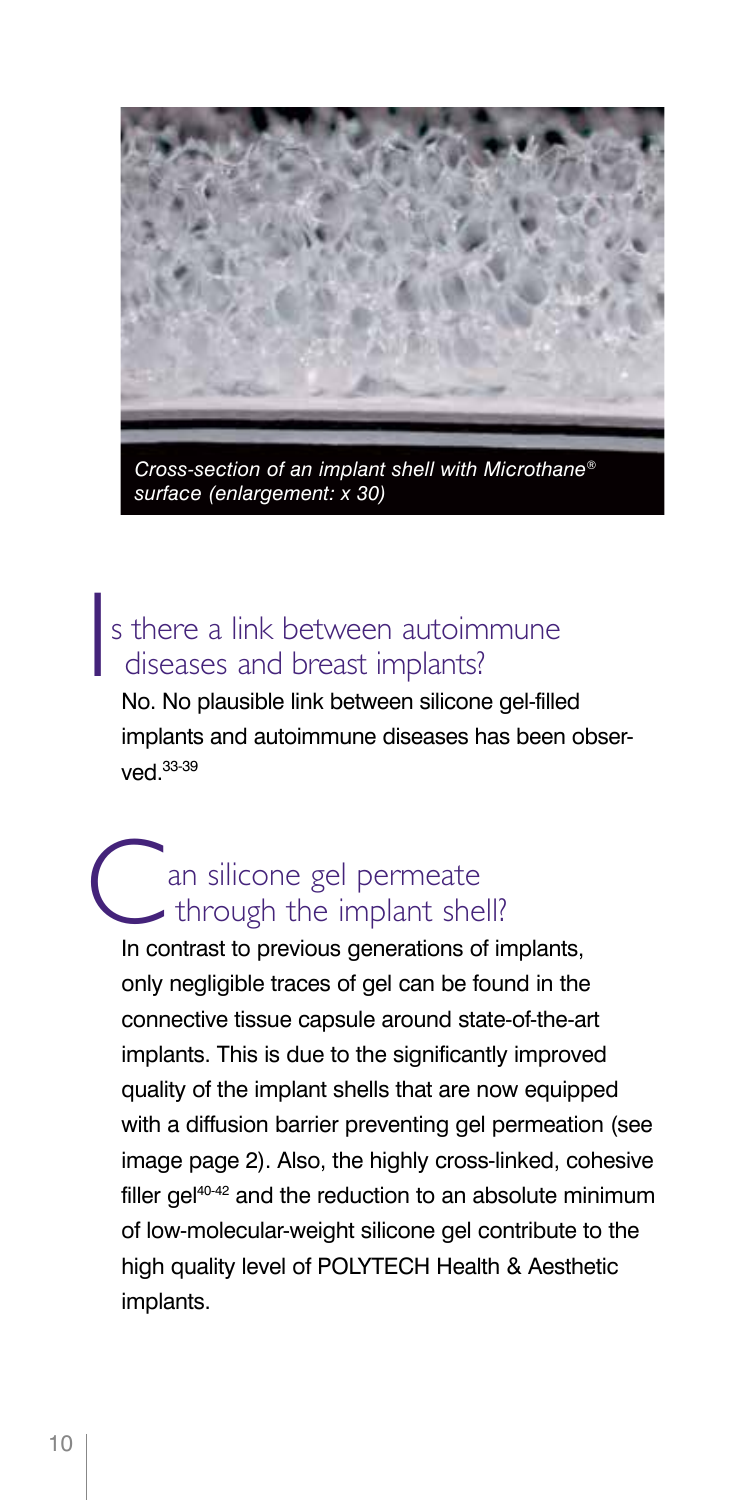# Now long does an implant last?

Each host organism shows an individual reaction to a foreign body. In the past, studies referring to saline and implants with a very thin shell have shown an average life span of ten years for breast implants in general.43,44 Modern implant technology combined with improved quality results in a distinct, individual expansion of this period.

Breast implants manufactured by POLYTECH Health  $&$  Aesthetics are  $<$ -marked as medical devices. Regular testing demonstrates that the quality of our implants always meets the norms and exceeds the requirements of many of the standards.

Moreover, POLYTECH Health & Aesthetic offers patients the possibility to register with the programme Implants of Excellence. It includes a lifetime replace-

### Implants of Excellence

*Find out more about the lifetime replacementimplant policy for breast implants made by POLYTECH Health & Aesthetics at: www.polytechhealth.com*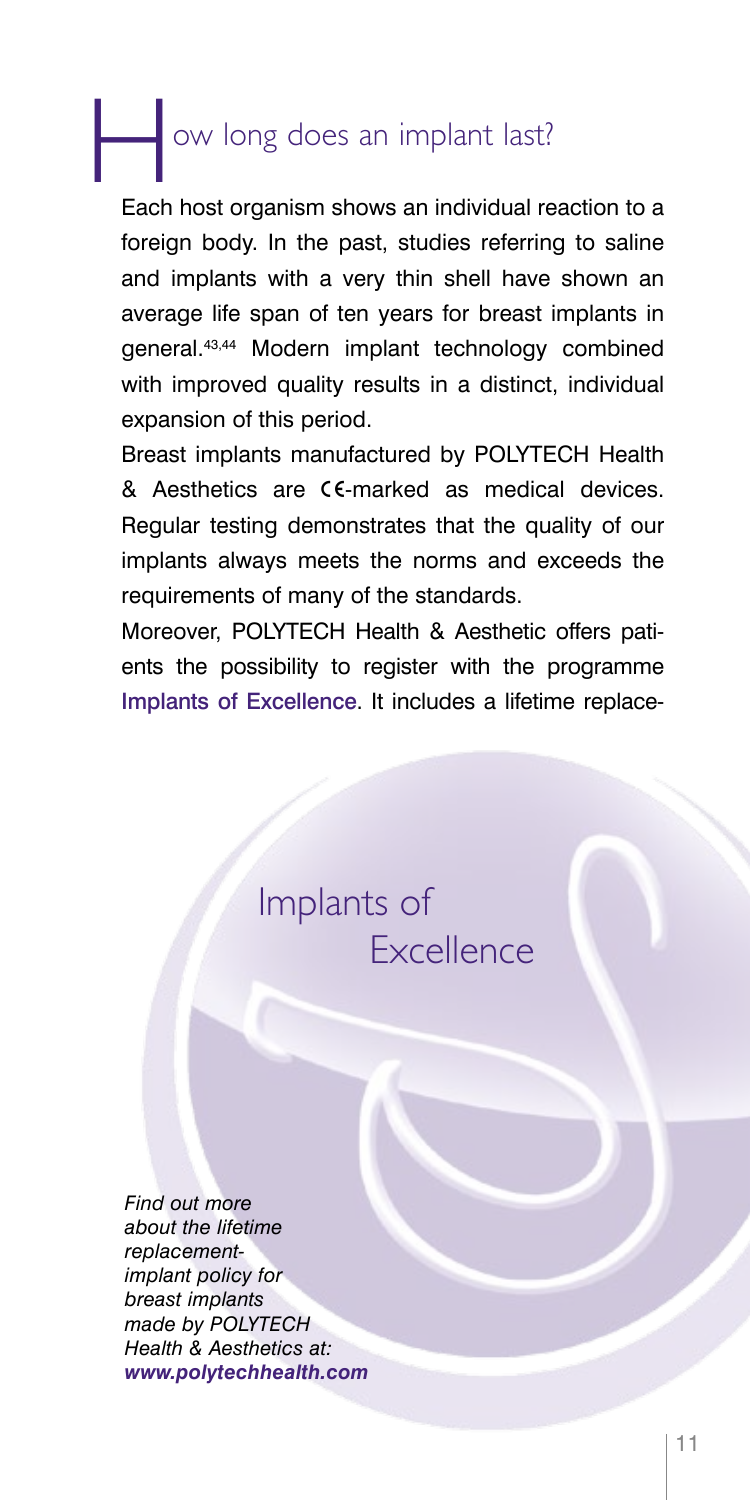ment-implant policy in case of shell rupture and continuous information on patient well-being with regard to our mammary implants.

The decision for POLYTECH Health & Aesthetics implants and the program Implants of Excellence means you will benefit from high-quality products and a high level of personal safety.

## What are the intervals for follow-up<br>Examinations after implantation? examinations after implantation?

The implants should be controlled every 6 months or at least once per year by your surgeon.

#### What do I have to take into<br>
bad an implantation?  $\mathsf{V}$   $\mathsf{V}$  consideration after having had an implantation?

After insertion of the implants, you will receive an implant passport from your surgeon. This passport has been part of every POLY-TECH implant delivery since 1993. Please carry this document with you always, so the information concerning the type and size of your implants is available when needed. Also, you gen untersuchungen auf vorhandene Implantate hin! Kontrollen sind unumgänglich, gegebenenfalls radiologist about your implant! Implantatpass dt-engl.indd 1 04.06.2013 10:55:56



should inform the person performing your mammography about your implants as well as any physician you see for treatment.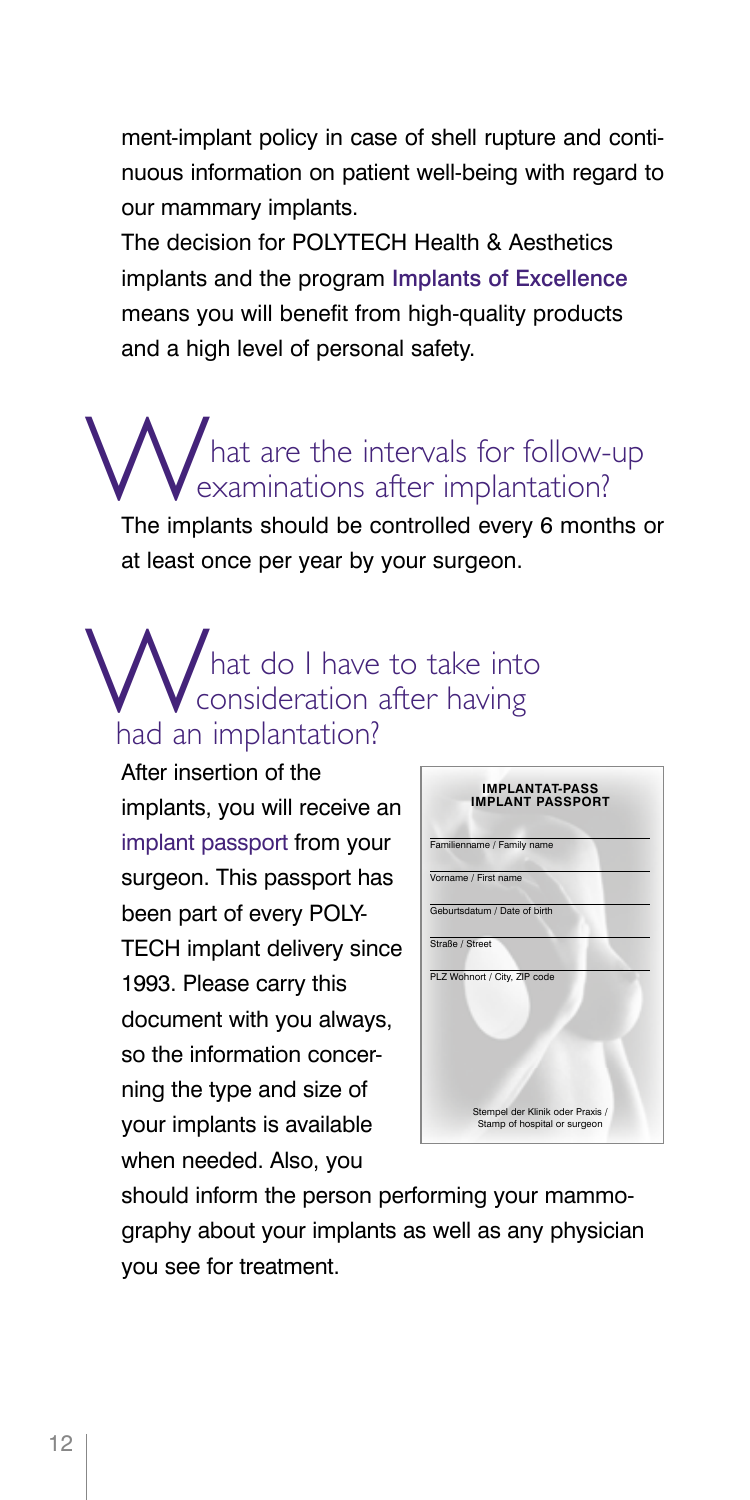## ow do I prepare for the consultation with my su consultation with my surgeon?

Breast reconstruction or augmentation is a voluntary surgical intervention based on your personal decision. It may be helpful to prepare in advance a list of questions for your surgeon. Following some suggestions:

- What implant size and shape would you as my surgeon suggest? Why?
- ▶ Where will the incision be located? And where the implant? Why?
- How long will it take until I have recovered completely?
- How many days should I take off? When can I get back to work?
- $\blacktriangleright$  Is there anything I need to be aware of after the operation? (e.g. physical cutbacks in sports), etc.

Via the Download Center on our website you can access our "Checklist Surgeon", which lists these questions and more for the consultation with your surgeon.

Your surgeon will give you a thorough examination and extensive advice. Do not hesitate to discuss your questions with her/him. You should be very clear about your decision in favour of or against the surgery. This decision is very personal and will always be your own!

For further information as well as the list of the studies referred to in this brochure, please go to our website. There, you can also take a look at how and where your implants are manufactured:

#### www.polytechhealth.com

Implants manufactured by POLYTECH<br>
— QUALITY made in Germany